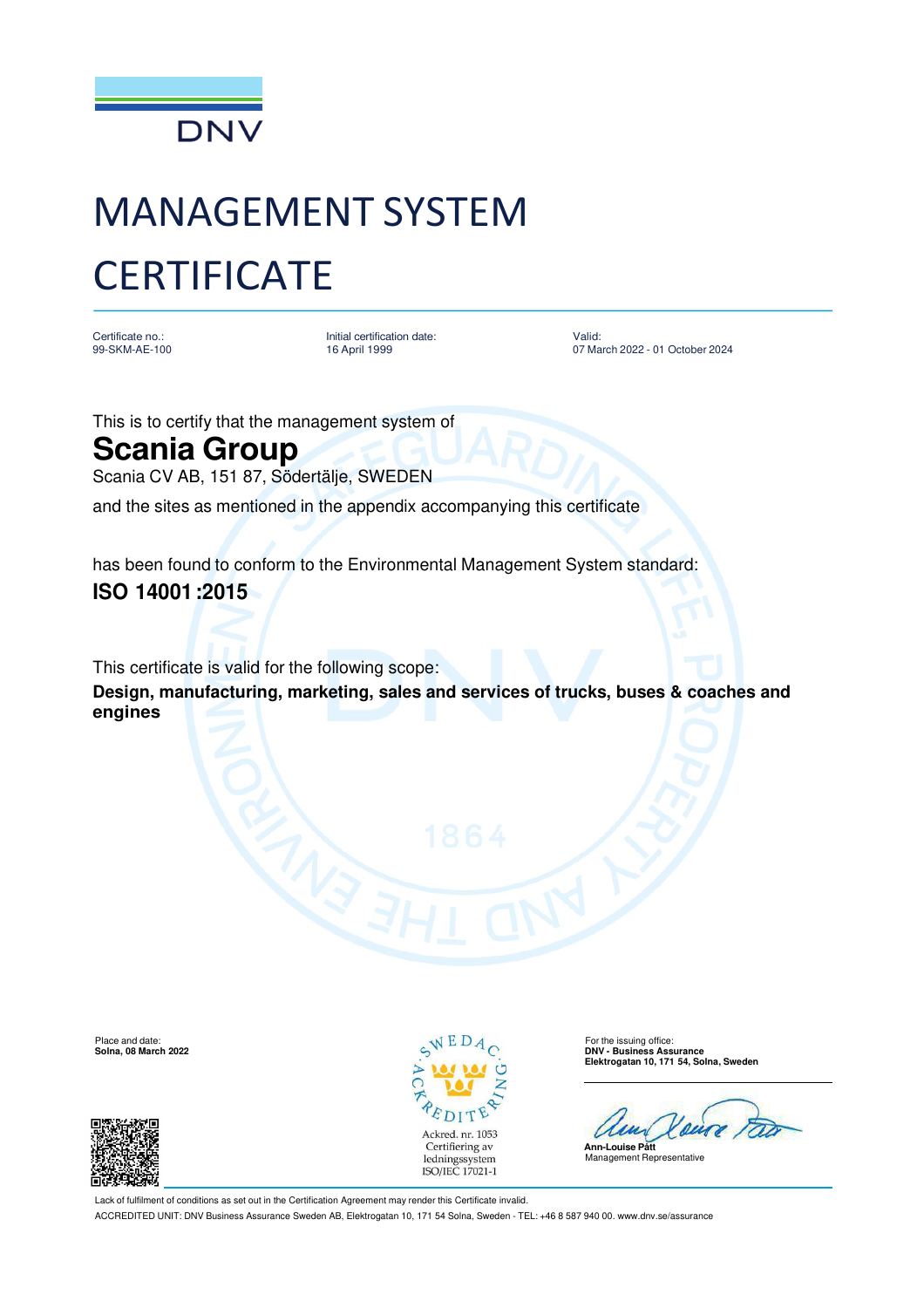

## **Appendix to Certificate**

#### **Scania CV AB**

Locations included in the certification are as follows:

| Scania CV AB                     | Vagnmakarvägen 1, 151 87 Södertälje in Sweden                                      |
|----------------------------------|------------------------------------------------------------------------------------|
|                                  | Box 903, 572 36, Oskarshamn in Sweden                                              |
|                                  | Design, manufacturing, marketing, sales and services of trucks,                    |
|                                  | buses & coaches and engines                                                        |
| Scania Production Angers S.A.S   | B.P. 846, 49008 Angers Cedex 01 in France                                          |
|                                  | <b>Manufacturing of trucks</b>                                                     |
| Scania Logistic Centre           | Hanzeweg 24, 8061 RC, Hasselt in the Netherlands                                   |
| Netherlands B.V                  | Russenweg 8E, 8041 AL, Zwolle in the Netherlands                                   |
|                                  | Blaloweg 22, 8041 AH, Zwolle in the Netherlands                                    |
|                                  | Logistics of components to trucks, buses & coaches and engines                     |
| Scania Production Zwolle B.V.    | P.O. Box 618, 8000 AP, Zwolle in the Netherlands                                   |
|                                  | <b>Manufacturing of trucks</b>                                                     |
| Scania Production Meppel B.V.    | P.O. Box 281, 7944 AG, Meppel in the Netherlands                                   |
|                                  | Manufacturing of components to trucks                                              |
| Scania Production Slupsk S.A.    | Ul. Grunwaldska 12, PL-76-200, Slupsk in Poland                                    |
|                                  | Design and manufacturing of buses & coaches                                        |
| Scania Argentina S.A.U.          | Casilla de Correos Nro. 3 - Correo Central 4000, San Miguel de                     |
|                                  | Tucumán in Argentina                                                               |
|                                  | <b>Manufacturing of components to trucks</b>                                       |
| Cummins Scania XPI               | c/o Scania CV AB, 151 87, Södertälje in Sweden                                     |
| Manufacturing Södertälje AB      | Design and manufacturing of components to engines                                  |
| Scania Industrial Maintenance AB | 151 87, Södertälje, in Sweden                                                      |
|                                  | Box 903, 572 29, Oskarshamn in Sweden                                              |
|                                  | Box 815, 971 25, Luleå in Sweden                                                   |
|                                  | Maintenance of production facilities and machinery                                 |
| Ferruform AB                     | Box 815, 971 25, Luleå in Sweden                                                   |
|                                  | Manufacturing of components to trucks and buses & coaches                          |
| Scania Parts Logistics           | Bedriijfsstraat 1208, 3660, Oudsbergen in Belgium                                  |
|                                  | Mörbyvägen 25, 155 35, Nykvarn in Sweden                                           |
|                                  | Logistics of parts to trucks, buses & coaches and engines                          |
| Scania Parts Center              | Rua Comendador João Lucas, 580 - Distrito Industrial                               |
|                                  | CEP 13280-000, Vinhedo/SP - Brasil                                                 |
|                                  | Logistics of parts to trucks, buses & coaches and engines                          |
| Scania Argentina S.A.U.          | Ruta Panamericana - Km34, 1615 Malvinas Argentinas in Buenos Aires                 |
| Scania Latin América Ltda        | Sales and services of trucks, buses & coaches and engines                          |
|                                  | Av. José Odorizzi, 151 - Vila Euro, CEP: 09810-902, São Bernardo Do                |
|                                  | Campo in Brazil<br>Design, manufacturing, marketing, Sales and services of trucks, |
|                                  | buses & coaches and engines                                                        |
| Scania Brazil                    | Av. José Odorizzi, 151 - Vila Euro, CEP: 09810-902, São Bernardo do                |
|                                  | Campo in Brazil                                                                    |
|                                  | Sales and services of trucks, buses & coaches and engines                          |
| Scania Sverige AB                | Kungens Kurvaleden 3B, 14 175, Kungens Kurva (Lindvreten) in                       |
|                                  | Sweden                                                                             |
|                                  | Kungens Kurvaleden 5, 141 75, Kungens Kurva in Sweden                              |
|                                  | Åkeribacken 18, 191 49, Sollentuna (Häggvik) in Sweden                             |
|                                  | Hantverksgatan 3, 151 65, Södertälje in Sweden                                     |

Lack of fulfilment of conditions as set out in the Certification Agreement may render this Certificate invalid.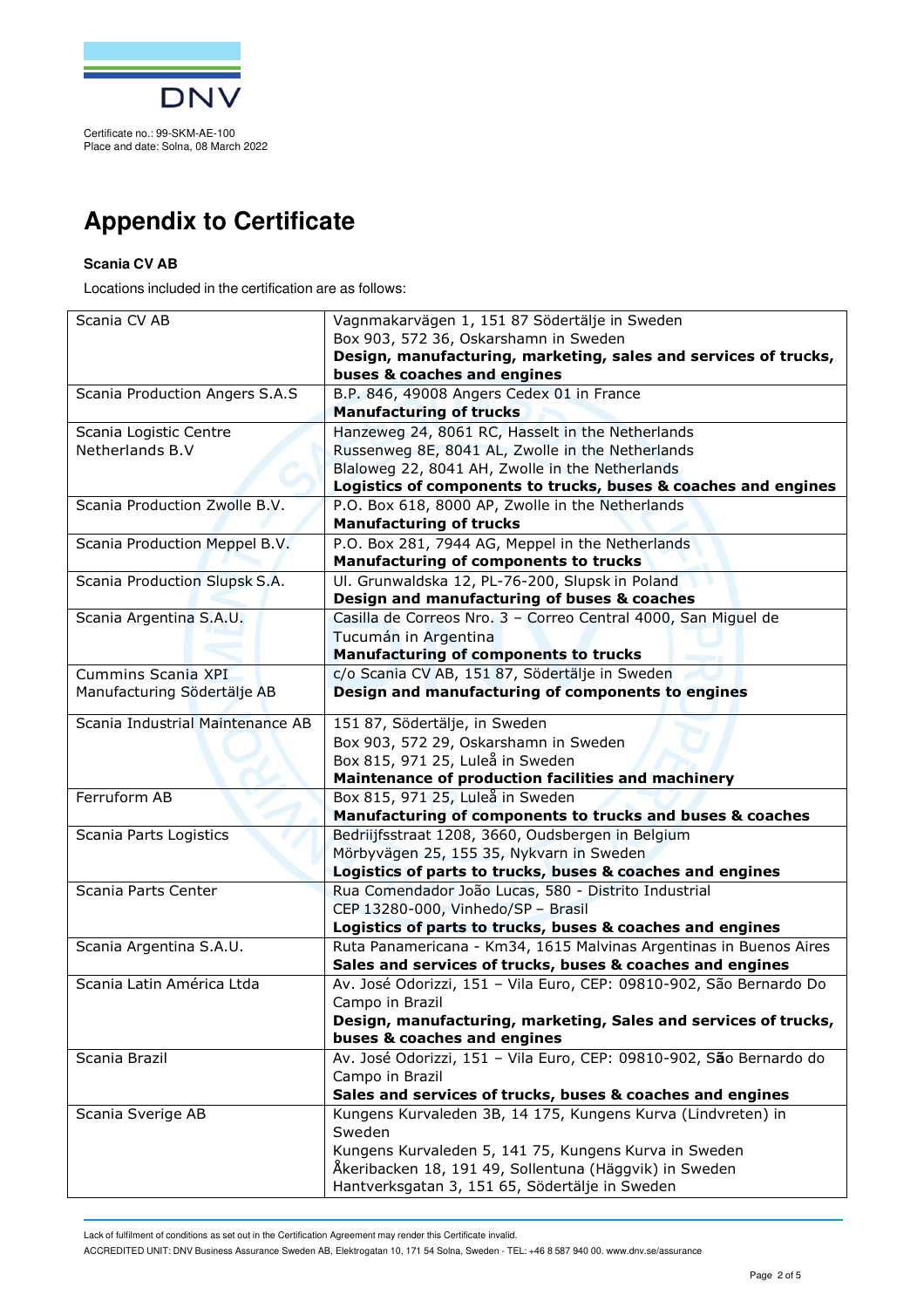

Certificate no.: 99-SKM-AE-100 Place and date: Solna, 08 March 2022

|                   | Skarprättarvägen 10, 176 77, Järfälla (Kallhäll) in Sweden        |
|-------------------|-------------------------------------------------------------------|
|                   | Silovägen 14, 136 50, Haninge (Jordbro) in Sweden                 |
|                   | Varggatan 31, 749 40, Enköping in Sweden                          |
|                   | Trintegatan 6, 253 68, Helsingborg in Sweden                      |
|                   | Exportgatan 37, 422 46, Hisingsbacka in Sweden                    |
|                   | Spannarp 32, 432 77, Tvååker (Himle) in Sweden                    |
|                   | Synnerödsvägen 12, 418 78, Göteborg (Arendal) in Sweden           |
|                   |                                                                   |
|                   | Kabingatan 2, 212 39, Malmö in Sweden                             |
|                   | Höjebro, Malmövägen 77, 222 70, Lund in Sweden                    |
|                   | Viaredsvägen 6, 504 94, Borås in Sweden                           |
|                   | Simrishamnsvägen 46, 273 36, Tomelilla in Sweden                  |
|                   | Sikavägen 1, 761 97, Norrtälje in Sweden                          |
|                   | Sales and services of trucks, buses & coaches and engines         |
| Scania Chile S.A. | Panamerica Norte 9850, 872004, Santiago in Chile                  |
|                   | Sales and services of trucks, buses & coaches and engines         |
| Norsk Scania AS   | Oslo (HQ), Postboks 143 Skøyen, 0212 Oslo in Norway               |
|                   | Myggveien 3, 9514 Alta in Norway                                  |
|                   | Tingstveitveien 4, 4823 Nedenes (Arendal) in Norway               |
|                   | Andslimoen 9325, Bardufoss in Norway                              |
|                   | Litleåsvegen 142, 5132 Nyborg (Bergen) in Norway                  |
|                   | Stormyrveien 3, 8008 Bodø in Norway                               |
|                   | Borgeskogen 44, 3160 Stokke in Norway                             |
|                   |                                                                   |
|                   | Brunkeberg, 3850 Kviteseid in Norway                              |
|                   | Olav Ingstads vei 10, 1351 Rud (Bærum) in Norway                  |
|                   | Eikveien 20, 3036 Drammen in Norway                               |
|                   | Follaveien 86, 8208 Fauske in Norway                              |
|                   | Tverrgrova 1, 6814 Førde in Norway                                |
|                   | Nedre Holmenvei 3, 2827 Hunndalen (Gjøvik) in Norway              |
|                   | Halden Næringspark, Vestgårdvn. 19, 1788 Berg i Østfold in Norway |
|                   | Engomsvingen 28, 2323 Ingeberg in Norway                          |
|                   | Russevikveien 3, 9408 Harstad in Norway                           |
|                   | Frakkagjerdveien 99,5563 Førresfjorden in Norway                  |
|                   | Dronning Ragnhildsvei, 3515 Hønefoss in Norway                    |
|                   | Prestmoen, 2040 Kløfta in Norway                                  |
|                   |                                                                   |
|                   | Gaupeveien 1, 2211 Kongsvinger in Norway                          |
|                   | Barstølvn. 14, Sørlandsparken, 4636 Kristiansand in Norway        |
|                   | Banak, 9700 Lakselv in Norway                                     |
|                   | Verksveien 4, 8370 Leknes in Norway                               |
|                   | Korgveien 32, 2619 Lillehammer in Norway                          |
|                   | Kvavik, 4580 Lyngdal in Norway                                    |
|                   | Nesnaveien 51, 8614 Mo i Rana in Norway                           |
|                   | Ørbradden 8, 8656 Mosjøen in Norway                               |
|                   | Industriveien 8, 7820 Spillum (Namsos) in Norway                  |
|                   | Fagernesveien 145, 8514 Narvik in Norway                          |
|                   | Gamle Leirdals vei 11, 1081 Oslo in Norway                        |
|                   | Dahlemoen 39,2670 Otta in Norway                                  |
|                   | Sarpsborgveien 119, 1640 Råde in Norway                           |
|                   | Bøleveien 184, 3713 Skien in Norway                               |
|                   | Verkstedveien 1, 8402 Sortland in Norway                          |
|                   |                                                                   |
|                   | Fosseikeveien 16, 4323 Sandnes in Norway                          |
|                   | Sutterøygata 13, 7502 Stjørdal in Norway                          |
|                   | Svemorka, 6200 Stranda in Norway                                  |
|                   | Postboks 133, 6783 Stryn in Norway                                |
|                   | Tromsøysundveien 266, 9024 Tomasjord (Tromsø) in Norway           |
|                   | Torgårdsvegen 13, 7072 Heimdal (Trondheim) in Norway              |
|                   | Venusveien 10 A, 7652 Verdal in Norway                            |

Lack of fulfilment of conditions as set out in the Certification Agreement may render this Certificate invalid.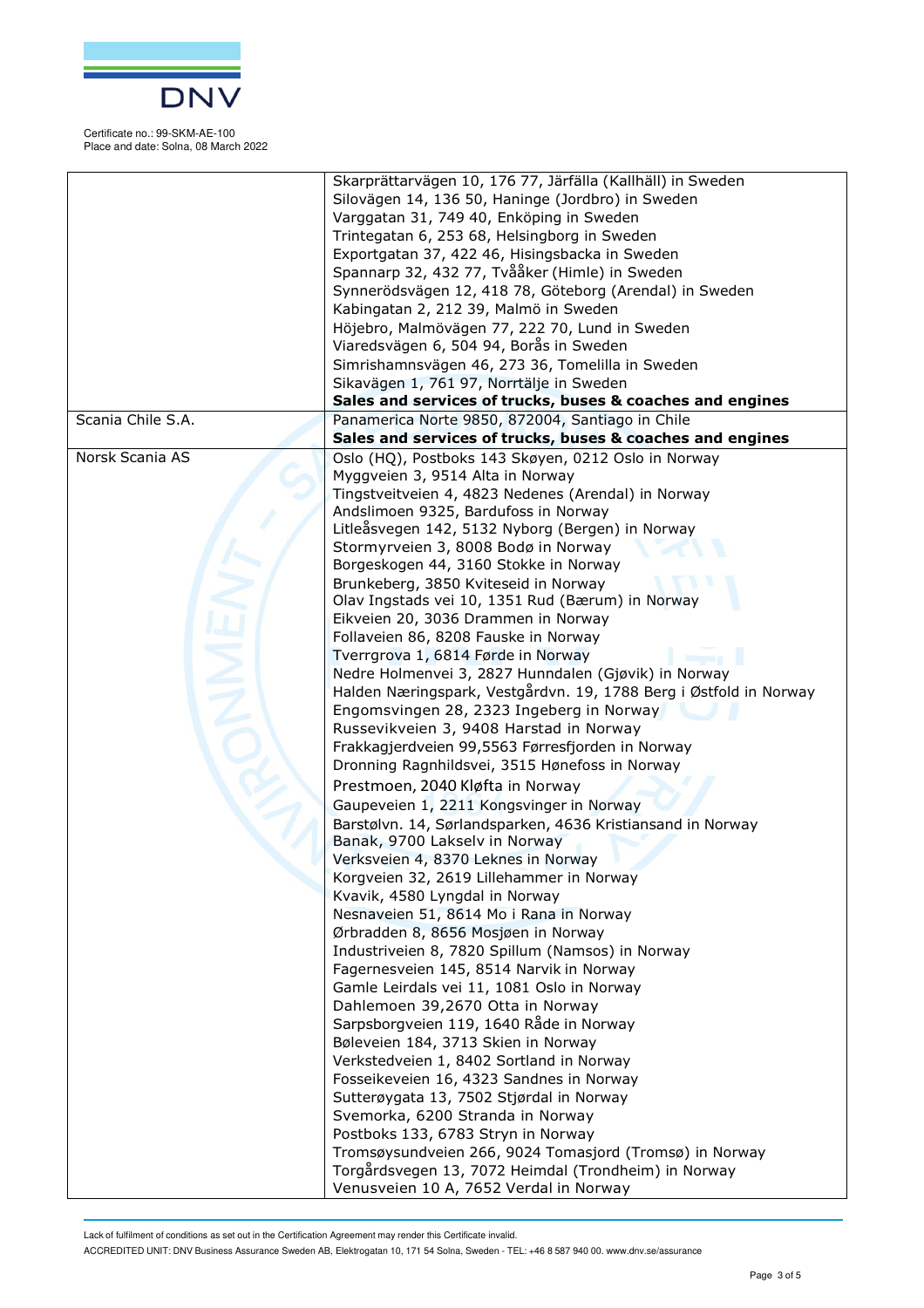

Certificate no.: 99-SKM-AE-100 Place and date: Solna, 08 March 2022

|                                                  | Digernes Vest Ålesund, 6260 Skodje in Norway<br>Bakliveien 3, 6450 Hjelset in Norway                                                                                                                                                                                                                                                                                           |
|--------------------------------------------------|--------------------------------------------------------------------------------------------------------------------------------------------------------------------------------------------------------------------------------------------------------------------------------------------------------------------------------------------------------------------------------|
|                                                  | Sales and services of trucks, buses & coaches and engines                                                                                                                                                                                                                                                                                                                      |
| Scania Danmark A/S                               | Industribuen 19, 2635 Ishøj/Copenhagen in Denmark<br>Røde Banke 116, 7000 Fredericia in Denmark<br>Måde Industrivej 18, 6705 Esbjerg in Denmark<br>Mads Eg Damgaards Vej 56, 7400 Herning in Denmark<br>Kløvermarksvej 8,9500 Hobro in Denmark<br>Nybovej 18, 7500 Holstebro in Denmark                                                                                        |
|                                                  | Plutovej 10, 8700 Horsens in Denmark<br>Birkedam 14, 6000 Kolding in Denmark<br>Hermesvej 7, 6330 Padborg in Denmark<br>Bøsbrovej 120, 8940 Randers SV in Denmark                                                                                                                                                                                                              |
|                                                  | Lysbjergvej 4, 6500 Vojens in Denmark<br>Bredskiftevej 30, 8210 Aarhus V in Denmark<br>Krumtappen 2, 5260 Odense S in Denmark                                                                                                                                                                                                                                                  |
|                                                  | Holmensvej 8, 3600 Frederikssund in Denmark<br>Rørvangsvej 19, 4300 Holbæk in Denmark<br>Ringstedvej 41, 4180 Sorø in Denmark                                                                                                                                                                                                                                                  |
|                                                  | Sales and services of trucks, buses & coaches and engines                                                                                                                                                                                                                                                                                                                      |
| Scania Romania S.R.L.                            | Str. Soseaua Bucuresti, Nr 261 RO-077055 CIOROGARLA, Judet Ilfov in<br>Romania<br>Sales and services of trucks, buses & coaches and engines                                                                                                                                                                                                                                    |
| Scania Commercial Vehicles India<br>Private Ltd. | Plot No.64-66, 88-97 Narasapura Industrial Area, Achatnahalli Village,<br>Narasapura Hobli, Kolar - Taluk and District, Pin: 563133 Bangalore-<br>560066 in India<br>Design, manufacturing and marketing of trucks. Sales and                                                                                                                                                  |
|                                                  | services of trucks and engines                                                                                                                                                                                                                                                                                                                                                 |
| LOTS Group AB                                    | Vasagatan 16, 101 23, Stockholm in Sweden                                                                                                                                                                                                                                                                                                                                      |
|                                                  | LOTS Regional HQ, Avenida das Nações Unidas, 14261, Ala A, Sexto<br>andar. Vila Gertrudes, São Paulo in Brazil                                                                                                                                                                                                                                                                 |
|                                                  | Operation PPA, Parque Industrial Dr. Camilo Calazans de Magalhães,<br>19700-000, Paraguaçu Paulista, São Paulo in Brazil<br>Operation ABC, Estrada dos Casa, 4303, Dos Casa, 09840-000, São                                                                                                                                                                                    |
|                                                  | Bernardo do Campo, São Paulo in Brazil<br>Operation NRA, Estrada Municipal NRD 267 s/n, Fazenda Mosquito,<br>Narandiba, in Brazil                                                                                                                                                                                                                                              |
|                                                  | Operation SVA, Fazenda Taquarussu, s/n, Zona Rural, Sandovalina, in<br><b>Brazil</b>                                                                                                                                                                                                                                                                                           |
|                                                  | Optimizing of trucking transport operations with focus on heavy<br>industries such as mining, agriculture and forestry                                                                                                                                                                                                                                                         |
| Scania Hispania, S.A.                            | P.I. Casablanca, C/ Jacinto Benavente, 13. 28850, Torrejón de Ardoz,<br>Madrid in Spain                                                                                                                                                                                                                                                                                        |
| Distributor                                      | Marketing, purchase and sales of trucks, buses, engines and<br>related spare parts / accessories to brand Scania; Purchase and<br>sales of trucks, buses used vehicles; Logistic between factory<br>and the dealers net; Assistance of dealers including training<br>and technical support; Support of the after sales services;<br><b>Public relations and communication.</b> |
| Scania Hispania, S.A.                            | P.I. Casablanca, C/ Jacinto Benavente, 13. 28850, Torrejón de Ardoz,                                                                                                                                                                                                                                                                                                           |
| Dealer                                           | Madrid in Spain<br>C/ Manuel Vázquez Montalbán, 3, PI Las Huesas.                                                                                                                                                                                                                                                                                                              |
|                                                  | 35215 - Telde, Las Palmas in Spain<br>C/ Pedagoga María Montessori, 16. Polígono Industrial Trévenez,                                                                                                                                                                                                                                                                          |
|                                                  | 29196- Málaga in Spain<br>Avenida de los Pedregales, Parcela C1, Polígono Industrial Natalio,<br>33429 Viella Siero - Asturias in Spain                                                                                                                                                                                                                                        |

Lack of fulfilment of conditions as set out in the Certification Agreement may render this Certificate invalid.